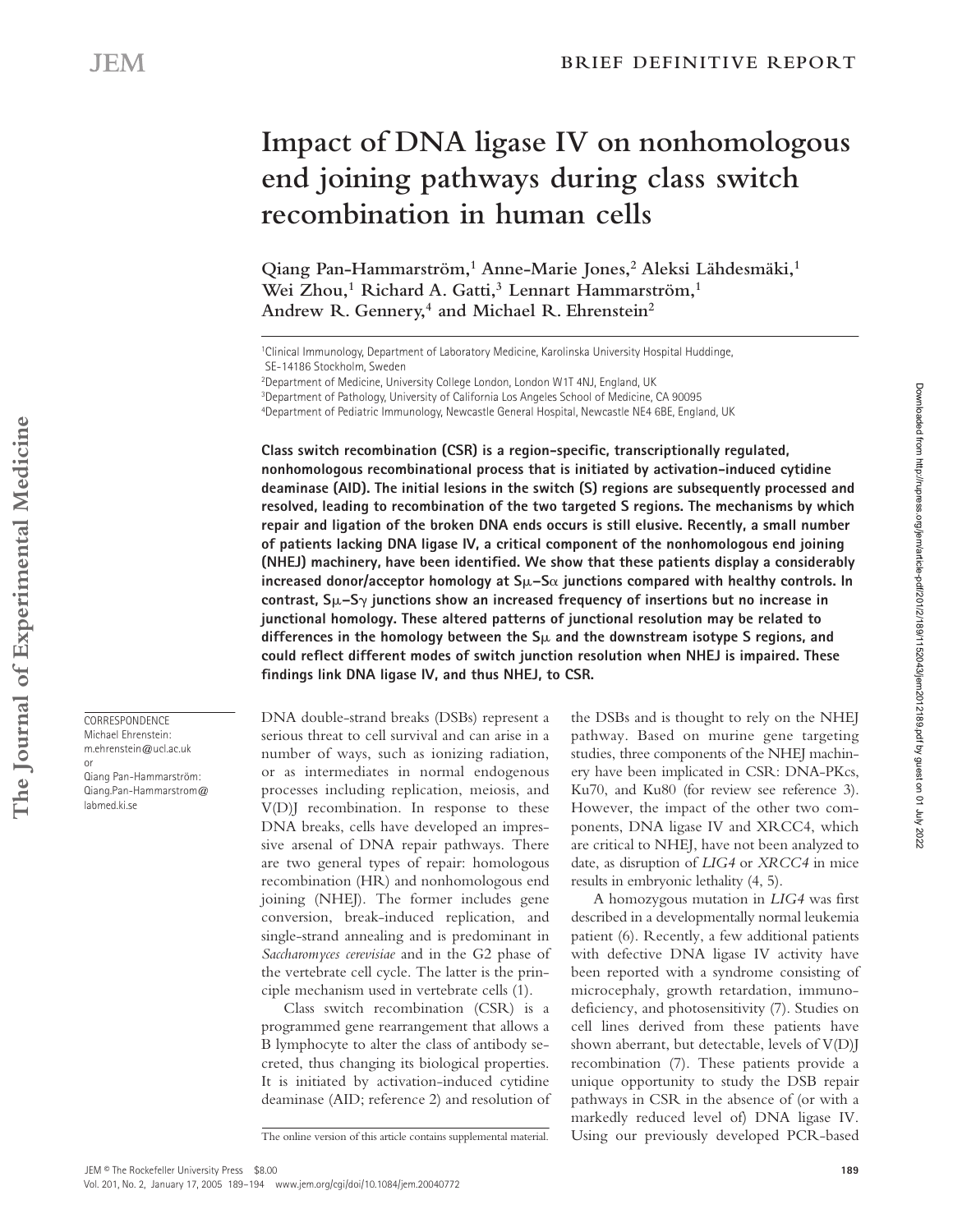assay (8), we report that the nature of switch recombination junctions is altered, showing either a marked shift to utilization of microhomologies ( $\geq$ 4 bp) ( $\mu$ – $\alpha$ ), or an increased frequency of insertions  $(\mu-\gamma)$ . This implies that DNA ligase IV is directly involved in CSR, and when it is defective, alternative pathways may be required to repair DSBs.

## **RESULTS AND DISCUSSION**

## **Switching to IgA and IgG in Lig4D patients**

Genomic DNA was purified from peripheral blood samples from healthy blood donors and the two Lig4D patients (411BR and 2304). To determine whether switch recombination was affected by a lack of functional DNA ligase IV, individual switch junctions were amplified using a previously described PCR protocol (8-10). The numbers of  $S\mu-S\alpha$ fragments were determined from 10 PCR reactions run in parallel using DNA from each individual and can be used as an estimation of the number of clones that have switched to IgA. As shown in Fig. 1, when 30 ng of template DNA was added in each PCR reaction, only two weak bands were generated from each of the Lig4D patients (Fig. 1, 411BR, lanes 2 and 3, and 2304, lanes 3 and 7), whereas at least 14 distinct  $S\mu-S\alpha$  fragments were amplified from the control. The experiments were repeated independently several times and the intensity of the smear and the numbers of bands obtained from the patients (ranging from 0 to 2) were consistently less compared with those of the controls.

we observed in the patients is not only due to fewer B cells cleotides in controls; Student's  $t$  test,  $P < 0.00001$ ). Almost To estimate the degree of reduction in the number of switched clones in the patients, we subsequently performed the same PCRs on a series of dilutions of the DNA templates from normal individuals  $(n = 5)$  and patients. The average number of  $\text{S}\mu-\text{S}\alpha$  fragments generated from controls correlated with the amount of DNA template  $(r =$ 0.84,  $P < 0.05$ ) and 30 ng of DNA input from the patient was equivalent to 0.37–0.74 ng (41–81-fold less) of the control samples (Fig. S1 B, available at http://www.jem.org/ cgi/content/full/jem.20040772/DC1). No switch fragment could be amplified from the two patients when DNA input was  $\leq$ 30 ng (Fig. S1 B). Taking into account that one patient had lymphopenia (an approximately threefold reduction) and that the proportion of B cells was low in the remaining lymphocytes (411BR: 2.6% of PBLs are B cells, normal controls showing 5–17%), the number of clones that have switched to IgA appears to be reduced by  $\sim$ 2–14– fold in this patient. To further estimate the relative proportion of B cells in the peripheral blood, we amplified the VH-JH rearrangements from the DNA samples used in the CSR assay. 411BR had a reduced level of rearranged VH genes ( $\sim$ 4–8-fold less), which is comparable to the estimation from the lymphocyte count (6–20-fold less), whereas 2304 had close to the normal level of rearranged VH genes. Additional experiments performed using mixtures of cells with a known proportion of B cells from normal controls  $(n = 2)$  showed that one to two switch fragments could still be amplified when "normal" B cells constituted as few as 0.15–0.45% of PBL (5–17-fold fewer B cells than present in 411BR). Thus, the reduced number of switch fragments we observed in the patients is not only due to fewer B cells

### $Su-S\alpha$  Fragments



**Figure 1. PCR amplification of S–S**- **fragments in Lig4D patients**  and controls. The numbers of Sµ-Sa switch fragments were determined from 10 PCR reactions run in parallel (lanes 1–10) using DNA from each individual. M, molecular weight marker.

but also appears to reflect a reduced number of cells that had switched to IgA.

Patient 411BR had a reduced serum IgG2 and very low levels of anti-*Pneumococcal* antibody titres before and after vaccination (6 and 14 IU/ml, respectively; normal range, 20– 200), which would support the notion of a reduced efficiency of switching in this patient. Indeed, we could not amplify any  $S\mu-S\gamma2$  fragment from this patient using a S $\gamma2$ -specific primer, whereas in controls  $(n = 3)$ , an average of 16 fragments could be amplified under the same conditions. Similarly, only one  $\text{S}\mu-\text{S}\gamma2$  fragment was amplified from the second patient. The numbers of  $S\mu-S\gamma1$  and  $S\mu-S\gamma3$  fragments were also lower in both patients than those from controls (Fig. S1 C and not depicted), suggesting a parallel reduction in the number of clones that have switched to IgG in these patients.

## **S–S**- **junctions exhibit long microhomology in Lig4D patients**

The amplified  $S\mu-S\alpha$  fragment sequences were aligned to the germline  $\text{S}\mu$  and  $\text{S}\alpha$  sequences to define the switch junctions. Altogether, 30  $S\mu-S\alpha$  junctions from the Lig4D patients were characterized (Fig. S2, available at http:// www.jem.org/cgi/content/full/jem.20040772/DC1). Five sequences from each patient are shown in Fig. 2. Switching to  $\alpha$ 1 occurred more often than to  $\alpha$ 2 both in patients and controls (60 and 66%, respectively). No sequential switching through S $\gamma$  was observed (7% in controls), further supporting the notion that there may be a reduction in the efficiency of CSR in these patients, as sequential switching would involve more than one recombination event.

Next, we analyzed the actual usage of microhomology at the switch junctions. There was a strikingly high degree of overlap between the  $\text{S}\mu$  and  $\text{S}\alpha$  sequences in switch junctions derived from the Lig4D patients (9.8  $\pm$  7.5 vs. 1.8  $\pm$  3.2 nu-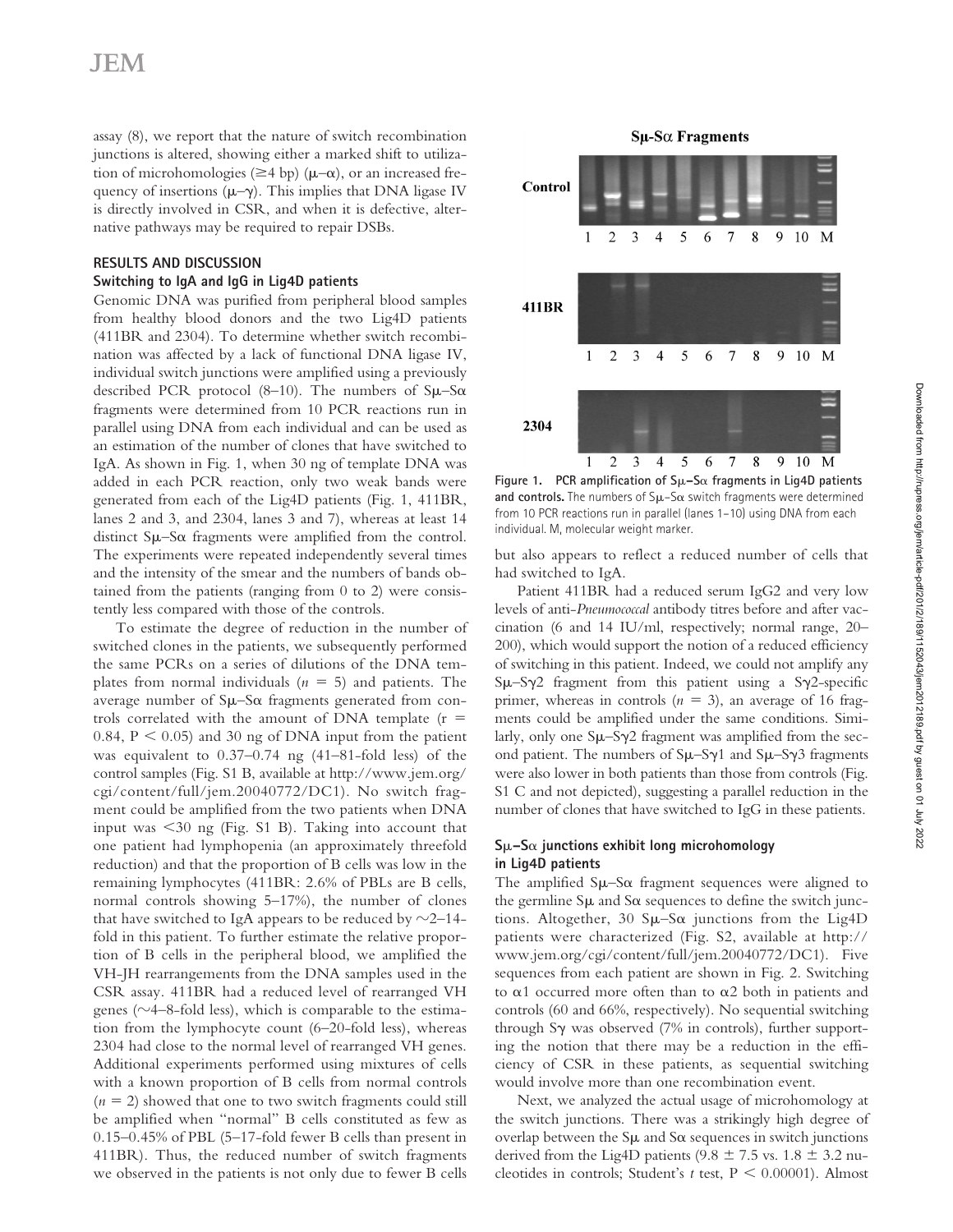

all junctions (29 out of 30; 97%) displayed microhomology of  $\geq$ 1 bp (i.e., at least one nucleotide is shared by both the S $\mu$ and S $\alpha$  regions; Table I). Moreover, 60% of the junctions exhibited a long microhomology of  $\geq$ 7 bp (Table I). This was in sharp contrast with  $S\mu-S\alpha$  junctions derived from normal donors (Table I), where approximately half (42%) showed no sequence homology at all and only a minority of the junctions showed a microhomology of  $\geq$ 7 bp (10%). When one mismatch was allowed at either side of the switch junction, 80% of the switch junctions from the patients were flanked by 10/11 bp of imperfect repeats (Table I). The shift in using long microhomologies or imperfect repeats in the  $S\mu-S\alpha$ junctions from Lig4D patients was even more pronounced than previously observed in patients with other disorders involving DNA repair (ataxia-telangiectasia [A-T]), Nijmegen breakage syndrome (NBS) and ataxia-telangiectasia–like disorder (ATLD; references 10, 11).

Significantly more S breakpoints from the patients (73 vs. 31% in controls) were located in the part of the amplified Sµ region that shows the highest degree of homology with S $\alpha$ 1 or S $\alpha$ 2 (position 275-760;  $\chi^2$  test, P < 0.001; Fig. S3, available at http://www.jem.org/cgi/content/full/ jem.20040772/DC1). Similar shifts have been described previously in A-T, NBS, and ATLD patients and PMS2 knockout mice, where increased junctional microhomology is also observed (11, 12). Subsequently, we compared all the junctions with breakpoints within bp  $275-760$  of the S $\mu$  region from Lig4D patients and controls (22 and 47 junctions, respectively); the junctions from Lig4D patients still exhibited a significantly higher degree of microhomology in all the categories ( $P < 0.01$  or  $P < 0.001$ ). This suggests that clustering of breakpoints in the part of the  $\text{S}\mu$  where homology to  $\text{S}\alpha$  is most pronounced is due to the need for donor/acceptor homology in resolving the DSBs associated with IgA switching.

Another feature of the  $\text{S}\mu-\text{S}\alpha$  junctions from the Lig4D patients was a reduction in the number of mutations or insertions at, or around, the breakpoints. We have demonstrated previously that mutations or insertions frequently occur close to CSR junctions ( $\pm$  15 bp; references 11, 13). However, this was rarely seen in the  $\text{S}\mu-\text{S}\alpha$  junctions from Lig4D patients, where only 3 out of 30 fragments (10%) showed mutations or insertions in this region (compared with 56% in controls;  $\chi^2$  test, P < 0.001).

Point mutations in the germline Su region, which are probably generated by an AID-dependent process (14, 15),

1471 4 bp (11/12 bp) overlap is shown at the bottom right of each switch junction. **Figure 2.** Sequences of  $S\mu-S\alpha$  junctions. The  $S\mu$  and  $S\alpha$ 1 or  $S\alpha$ 2 sequences are aligned above and below the recombined switch junctional sequences. Microhomology was determined by identifying the longest region at the switch junction of perfect uninterrupted donor/acceptor identity (boxed with solid lines). Imperfect repeat was determined by identifying the longest overlap region at the switch junction by allowing one mismatch on either side of the breakpoint (the extra nucleotide identity beyond the perfectmatched sequence identity is boxed by dotted lines). The  $\mathsf{S}\mu$  and  $\mathsf{S}\alpha$  breakpoints for each switch fragment are indicated by  $\blacktriangledown$  and  $\blacktriangle$ , respectively, and their positions in the germline sequences are indicated on the top or below the arrowheads. The number of base pairs involved in microhomology and imperfect repeat (numbers indicated in parentheses) for each junction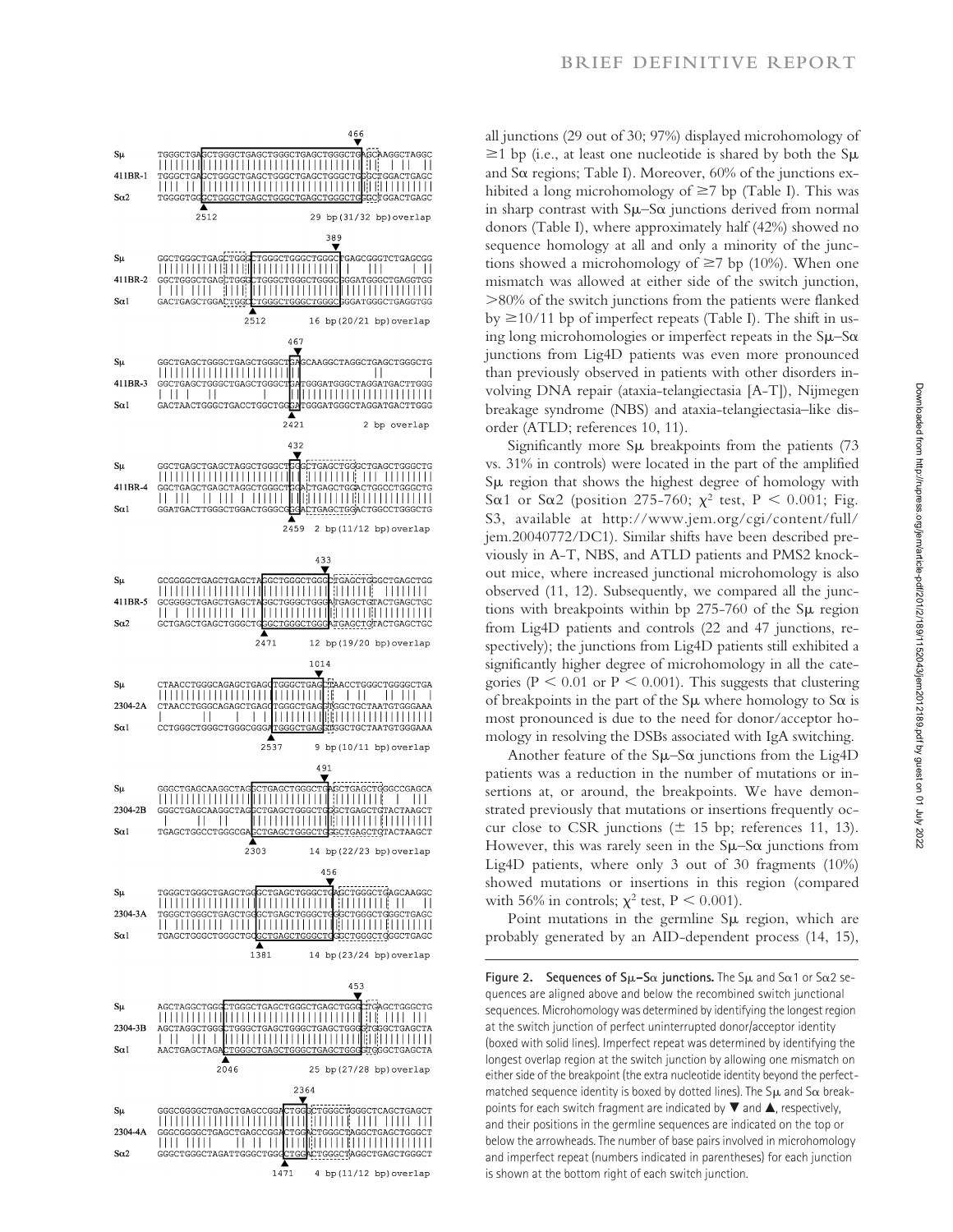|                          | Perfectly matched homology |             |             |              | Imperfect repeats (with one mismatch) |               |            |                                 |                |                             |
|--------------------------|----------------------------|-------------|-------------|--------------|---------------------------------------|---------------|------------|---------------------------------|----------------|-----------------------------|
|                          | $\geq$ 1 bp                | $\geq$ 4 bp | $\geq 7$ bp | $\geq$ 10 bp | $\geq$ 4/5 bp                         | $\geq$ 7/8 bp |            | $\geq$ 10/11 bp $\geq$ 15/16 bp | 1-bp insertion | Total no. of<br>S junctions |
| $S\mu-S\alpha$ junctions |                            |             |             |              |                                       |               |            |                                 |                |                             |
| Controls                 | $90(58\%)$                 | $31(20\%)$  | 16 (10%)    | 5(3%)        | $63(41\%)$                            | 34 (22%)      | $17(11\%)$ | 3(2%)                           | 39 (25%)       | 154                         |
| Lig4D                    | 29(97%)                    | 22(73%)     | $18(60\%)$  | 14 (47%)     | 25 (83%)                              | 24 (80%)      | 24(80%)    | 16 (53%)                        | 1(3%)          | 30                          |
| $S\mu-S\gamma$ junctions |                            |             |             |              |                                       |               |            |                                 |                |                             |
| Controls                 | $40(68\%)$                 | 3(5%)       | $0(0\%)$    | $0(0\%)$     | $10(17\%)$                            | $2(3\%)$      | $0(0\%)$   | $0(0\%)$                        | $6(10\%)$      | 59                          |
| Lig4D                    | 19 (56%)                   | $4(12\%)$   | $0(0\%)$    | $0(0\%)$     | 12 (35%)                              | 3(9%)         | $0(0\%)$   | $0(0\%)$                        | 11 (32%)       | 34                          |

**Table I.** Characterization of Sμ-Sα and Sμ-Sγ junctions<sup>a</sup>

<sup>a</sup>Statistical analysis was performed using  $\chi^2$  test, comparing the number of junctions from the Lig4D patients with the corresponding category of junctions from normal controls. For Sµ–S $\alpha$  junctions, in all categories, significant differences (P  $<$  0.001) between patients (bold numbers) and controls were observed. For Sµ–S $\gamma$  junctions, a significant difference  $(P < 0.05)$  between patients and controls was observed only in the category with 1-bp insertion (bold). Parts of the data from controls have been described previously (references 9–11). The S $\mu$ –S $\alpha$  and S $\mu$ –S $\gamma$  junctions were derived from 17 and 33 normal controls, respectively.

can also be observed in the recombined  $\text{S}\mu$  region, away from (starting 15-bp upstream) the switch junctions (16). The pattern of these mutations is similar to those in the V regions (thus referred to as SHM like). However, they are clearly different from those at, or close to, the switch junctions and occurred at a much lower frequency, suggesting the involvement of a different repair mechanism (11, 16). In Lig4D patients, SHM-like mutations were observed at a much lower frequency (1.8/1,000 bp) as compared with those from controls (6.4/1,000 bp,  $\chi^2$  test, P < 0.001). Furthermore, the general pattern of base substitutions was altered, occurring mainly at A-T sites (56 vs. 37% in controls) and showing a preference for transitions (78 vs. 59% in controls).

The RGYW/WRCY ( $R = A$  or  $G, Y = C$  or  $T, W = A$ or T) motifs serve as hotspots for the SHM-like mutations in the recombined  $S\mu$  region (16, 17) in normal controls. In Lig4D patients, a similar rate of targeting was observed (72 vs. 70% in controls). Most of the mutations in these motifs are due to transitions (92 vs. 60% in controls;  $\chi^2$  test, P < 0.05) and the last nucleotide of the motif was more often mutated in the patients than in controls (38 vs. 5%,  $\chi^2$  test, P < 0.001). Although a diminished rate of CSR or proliferative response may explain the reduction of SHM-like mutations, this cannot explain the bias for targeting within the RGYW/WRCY motifs and the altered pattern of mutations. Thus, like ATM (16), DNA ligase IV is also, directly or indirectly, involved in the generation of SHM-like mutations in the S $\mu$  region.

We further analyzed a few  $\text{S}\mu-\text{S}\alpha$  junctions ( $n = 8$ ) generated from experiments with a low amount of template DNA or a reduced proportion of B cells from normal controls. The nature of these junctions was similar to those amplified under standard conditions (30 ng of DNA from peripheral blood cells). Therefore, the aberrant switch junctions derived from patients are not likely to be due to any bias arising from PCR amplification when specific target sequences are rare.

# **S–S switch junctions show an increased proportion of 1-bp insertions in Lig4D patients**

A high proportion of  $\text{S}\mu-\text{S}\gamma$  junctions (*n* = 59) from normal blood donors display a microhomology of  $\geq 1$  bp; a frequency similar to, or even higher, than at  $S\mu-S\alpha$  junctions (68 vs.

58%; Table I). However, fewer  $S\mu-S\gamma$  junctions showed a microhomology of  $\geq$ 4 bp (5 vs. 20%) or  $\geq$ 7 bp (0 vs. 10%) as compared with the corresponding  $S\mu-S\alpha$  junctions (Table I). This is probably due to the low degree of homology between  $S\mu$  and S $\gamma$  and the likelihood of obtaining a 4-, 7-, 10-, or 15-bp microhomology between the  $S\mu-S\alpha$  regions is 1.5, 8.1, 270, and  $>1,000$ -fold higher than the S $\mu$ –S $\gamma$  regions.

Mutations or insertions are frequently associated with the  $\text{S}\mu-\text{S}\gamma$  junctions ( $\pm$  15 bp) in controls (47%). However, the pattern of nucleotide changes seems to be slightly different from those associated with the  $S\mu-S\alpha$  junctions, with more mutations occurring at G/C sites (91 vs. 83%) and, although transitions are preferred (54 vs. 45% in  $S\mu-S\alpha$  junctions),  $G \rightarrow T$  nucleotide changes occur more often at the  $S\mu-S\gamma$ junctions (27 vs. 9%;  $\chi^2$  test, P < 0.01). Together, these data suggest that  $S\mu-S\gamma$  junctions may be resolved differently from  $S\mu-S\alpha$  in normal controls.

Subsequently, we cloned and sequenced 36  $\mu$ –S $\gamma$  fragments from the Lig4D patients. 34 of these fragments were unique in their junctional sequences and the majority of the junctions were due to switching to IgG1 ( $n = 18$ ) or IgG3  $(n = 13)$ . There was a trend toward an increased usage of microhomologies ( $\geq$ 4 bp) or imperfect repeats ( $\geq$ 4/5 or  $\geq$ 7/8 bp) in the Lig4D patients, but not to a statistically significant degree (Table I).

Mutations occurred at a normal frequency around the  $\text{S}\mu$ –S $\gamma$  junctions in cells from the Lig4D patients (15 out of 34 fragments; 44 vs. 41% in controls) and no statistically significant alteration in the mutation pattern was observed. However,  $S\mu-S\gamma$  junctions from patients exhibited insertions (1 bp) at the breakpoints (Table I) more frequently than those from controls ( $\chi^2$  test, P < 0.05).

# **End joining pathways in CSR in Lig4D patients**

A number of alternative NHEJ pathways have been proposed in yeast and vertebrates (18). In the former, a Mre11/ Rad50/Rad1–dependent pathway characterized by microhomology-mediated end joining, which is only partially dependent on the yeast DNA ligase IV homologue, Dnl4, has been described previously (19). In vertebrates, substantial evidence exists for an alternative end-joining mechanism that is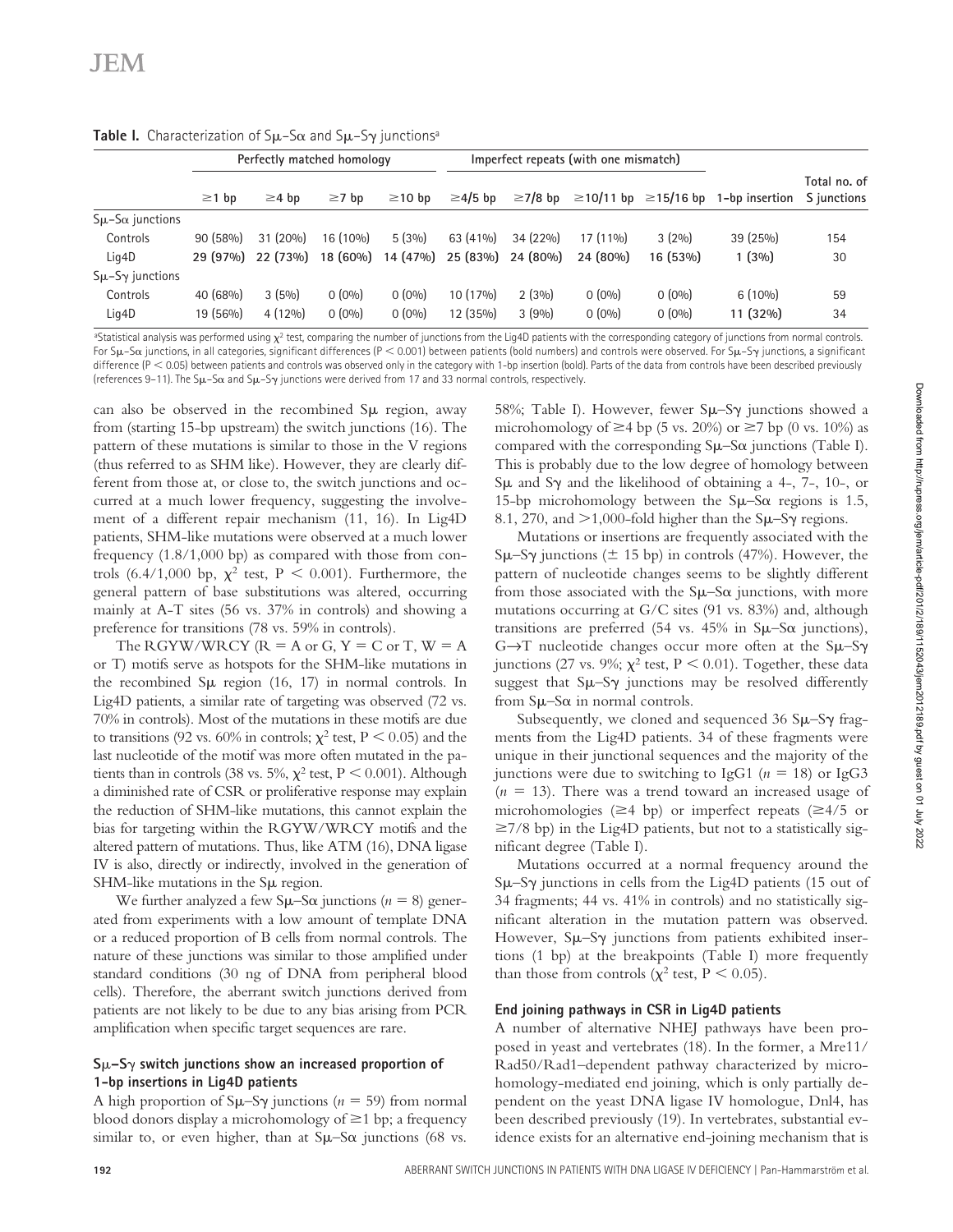independent of the "classical" NHEJ proteins. Thus, end joining during V(D)J recombination or in various plasmid assays is inefficient in Ku, DNA ligase IV, or XRCC4-deficient systems, and the recovered junctions occur principally at short direct repeats with several (usually  $\geq 4$  or  $\geq 6$ ) basepairs of microhomology flanking the DSB (20–23).

The data presented here demonstrate that the resolution of CSR junctions is significantly altered when DNA ligase IV function is impaired. Although the  $S\mu-S\alpha$  junctions show considerable donor/acceptor microhomology, far more than that seen in healthy individuals, the  $\text{S}\mu-\text{S}\gamma$  junctions show only a trend toward an increase in homology compared with controls. The predominantly used, error-prone, end joining pathway in CSR appears to be impaired in Lig4D patients, and the  $S\mu-S\alpha$  regions are joined by an alternative, error-free end joining mechanism, involving microhomology. This alternative mechanism may also be used in recombination of  $S\mu-S\gamma$  regions in the patients, although to a much lower degree. It is possible that yet another alternative pathway is used for joining of the  $\text{S}\mu-\text{S}\gamma$  regions in Lig4D patients, where 1-bp insertions are frequently introduced. It is worth noting that even in normal controls, the  $S\mu-S\alpha$  and  $S\mu-S\gamma$  regions are resolved differently, with varying degrees of dependence on microhomology and different patterns of junctional mutations, which suggests that multiple pathways (dominant and alternative) are involved in resolving the initial lesions in the S regions. The balance in utilization between these putative different pathways might depend not only on the factors available but also on the degree of homology between the S regions. It remains unclear if the alternative mechanisms proposed are totally independent of DNA ligase IV, as some residual level of functional protein might still be present because our patients carry hypomorphic mutations.

A further characteristic of the  $\text{S}\mu-\text{S}\alpha$  junctions in Lig4D patients is the lack of junctional mutations. This feature has previously been observed in  $S\mu-S\alpha$  junctions from A-T patients (ATM defective; reference 10), but not those derived from NBS and ATLD patients (NBS1 and Mre11 defective, respectively; reference 11), or  $S\mu-S\gamma$  junctions from PMS2 deficient mice (12). Therefore, the end joining mechanism, used in  $S\mu$ -S $\alpha$  recombination when ligase IV or ATM is defective, is partially different from the alternative NHEJ pathways demonstrated in yeast, where mutations and insertions are observed along with an increased usage of microhomology (19). DNA ligase IV is probably not only necessary in the final ligation step in CSR, but also, as suggested previously by in vitro studies, required for alignment-based gap filling (24). This process involves noncomplementary ends, is error-prone or imprecise, and could well be accompanied by recruitment of an error-prone polymerase such as pol  $\eta$ , which has previously been implicated in the generation of mutations in the switch region (25).

In conclusion, the involvement of DNA ligase IV in CSR is clearly demonstrated by the altered pattern of in vivo recombination at the switch junctions. Three components of

NHEJ (DNA-PKcs, Ku70, and Ku 80) have previously been implicated in CSR. However, as both Ku and DNA PKcs display additional NHEJ-independent functions (3), it is uncertain whether the CSR defects observed in Ku and DNA-PKcs knockout mice are due to an impairment of the NHEJ pathway. Because DNA ligase IV and XRCC4 have no reported roles outside NHEJ, our study links DNA ligase IV and, therefore NHEJ, to CSR.

## **MATERIALS AND METHODS**

Patients. Two out of the four DNA ligase IV-defective (Lig4D) patients characterized previously (7) were included in this study. Patient 411BR carries three homozygous alterations in *LIG4* and the second patient (2304), from an independent family with two affected siblings, is a compound heterozygote for two truncating mutations (7). Patient 411BR was reported to have pancytopenia (7), at the time of sampling having  $0.37 \times 10^9$  cells/ml of lymphocytes with a lowered proportion (2.6%) of B cells. Pretreatment Ig level determination showed that IgG2 was below the normal range; the patient is currently being treated with regular immunoglobulin infusions. Patient 2304 had chronic respiratory infections and "bone marrow failure" although the lineages affected were not clearly stated at the time. Previous records on Ig levels or lymphocyte counts were not available from this patient. The institution review boards at the Karolinska Institute approved the study.

**Amplification of switch (S)–S**- **and S–S fragments.** Genomic DNA was purified from peripheral blood cells from patients and healthy blood donors. The amplification of  $S\mu-S\alpha$  fragments was performed as described previously  $(8, 10)$ . In brief, two pairs of S $\mu$  and S $\alpha$ -specific primers were used in a nested PCR assay (Fig. S1 A). The number of Sµ-Sa fragments was determined from 10 reactions run in parallel using DNA (30 ng per reaction) from each individual and represents random amplification of in vivo–switched clones. The PCR error rate was estimated previously (0.9/1,000 nucleotides; reference 8).

CD19-positive B cells were isolated from peripheral blood mononuclear cells from normal individuals using Dynabeads M-450 CD19 (Dynal). Genomic DNA was extracted from the positively isolated B cells and the negatively isolated non–B cell populations from the same individual. The VH-FR3-JH rearrangements were PCR amplified as described previously (26).

The  $S\mu-S\gamma3$  fragments were amplified as described previously (9) and two new primers, Sy1 specific (5'-ACGTCGACGCCCTCAGCTGTC-TGTT-3') and Sy2 specific (5'-GTCTGCAGTGTGGCTGCTCTG-CTCTGAT-3) were applied to allow detection of switching to IgG1 and IgG2, respectively.

Analysis of the  $S\mu-S\alpha$  and  $S\mu-S\gamma$  junctions. The PCR-amplified  $S\mu-$ Sox and Su-Sy fragments were purified, cloned, and sequenced as described previously (8). The breakpoints were determined by aligning the switch fragment sequences with the  $\text{S}\mu$  (X54713)/S $\alpha$ 1 (L19121)/S $\alpha$ 2 (AF030305) or Sμ/Sγ1 (U39737)/Sγ2 (U39934)/Sγ3 (U39935)/Sγ4 (Y12547-52; reference 27) sequences. Microhomology was defined as successive nucleotides that were shared by both the  $S\mu$  and  $S\alpha$  or  $S\gamma$  regions at the switch junction (without mismatches). The term imperfect repeat was used when one mismatch was allowed adjacent to the breakpoint. Insertion was defined as a nucleotide at the breakpoints that was not identical to either of the switch regions. Mutation close to, or at, the junction was defined as a nucleotide change within 15 bp on either side of the switch junction. Polymorphisms in the switch regions were excluded from the mutation analysis.

**Online supplemental material.** Fig. S1 describes the PCR strategy for amplification of  $S\mu-S\alpha$  and  $S\mu-S\gamma$  fragments and estimation of the input of  $DNA$  templates. The sequences for all the  $Su-Sa$  junctions are presented in Fig. S2. Distribution of the Su-Sa breakpoints is given in Fig. S3. Online supplemental material is available at http://www.jem.org/cgi/content/full/ jem.20040772/DC1.